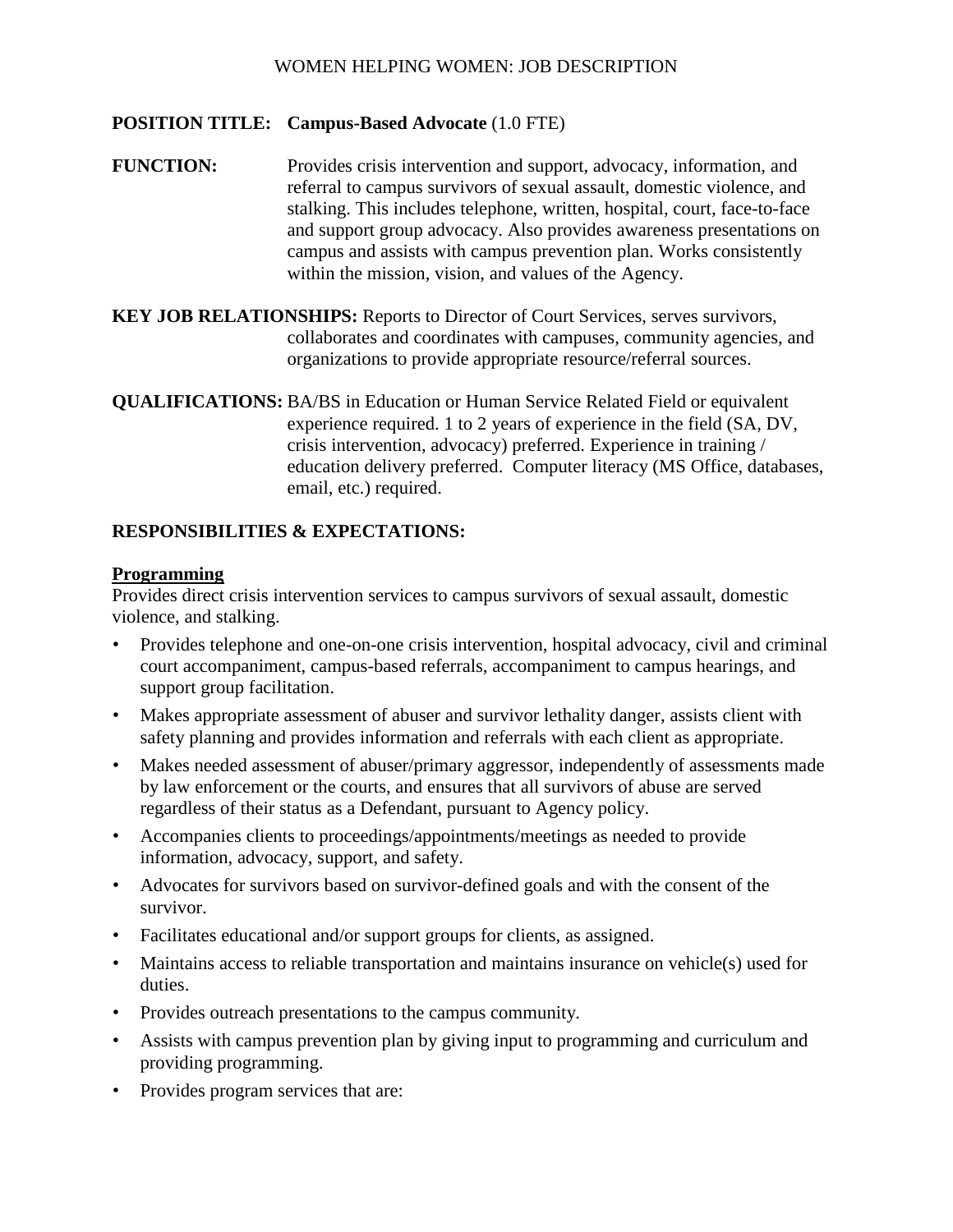# WOMEN HELPING WOMEN: JOB DESCRIPTION

- o Client focused to support and meet client/community needs.
- o Excellent in quality and empowering to the clients.
- o Affirms the value of diversity and inclusion, and is respectful to all survivors (e.g., gender identity, class, race, ethnicity, ability, religion/spirituality, cultural identity, immigrant or refugee status, and sexual orientation).

## **Outcome Analysis of Programs & Continuous Improvement**

- Maintains highly accurate records / reporting systems / statistics and submits on time (e.g., documentation for WHW, for funders, for partner agencies).
- Participates in the on-going process of evaluation and revising policies, procedures, and forms as appropriate.
- Maintains file information that is usable and accessible to colleagues.

# **Agency Teamwork**

- Establishes and maintains effective and professional working relationships with coworkers, volunteers, interns, donors, and board members.
- Participates in any additional training and development opportunities provided by the Agency.
- Provides training, support, and evaluation of volunteers and interns assigned to this position, including verification of observation logs, as requested by supervisor.
- Participates actively in Agency meetings and functions.

# **Community Leadership**

- Serves on community-based collaboratives that focus on dating violence, domestic violence, sexual violence, and stalking on campuses (i.e., It's on Us Miami University).
- Develops and maintains effective, professional, and collaborative relationships with others in the community—particularly campus communities and campus culture (networks with other campus-based advocates and campus leaders in the region).
- Collaborates with OAESV Campus committees to promote effective response to campus survivors.
- Collaborates with other Agency staff to ensure the provision of crisis intervention, support and advocacy is coordinated with other community systems—particularly campus communities and campus culture.
- Exercises discretion when representing the Agency and maintains confidentiality in interactions within community as appropriate.
- Consistently advances the Agency and promotes positive public relations.
- Affirms the value of diversity, and is respectful of others in regards to/ does not discriminate based on gender, class, race, ethnicity, ability, religion/spirituality, cultural identity, immigrant or refugee status, and sexual orientation.

## **Supervision:** N/A